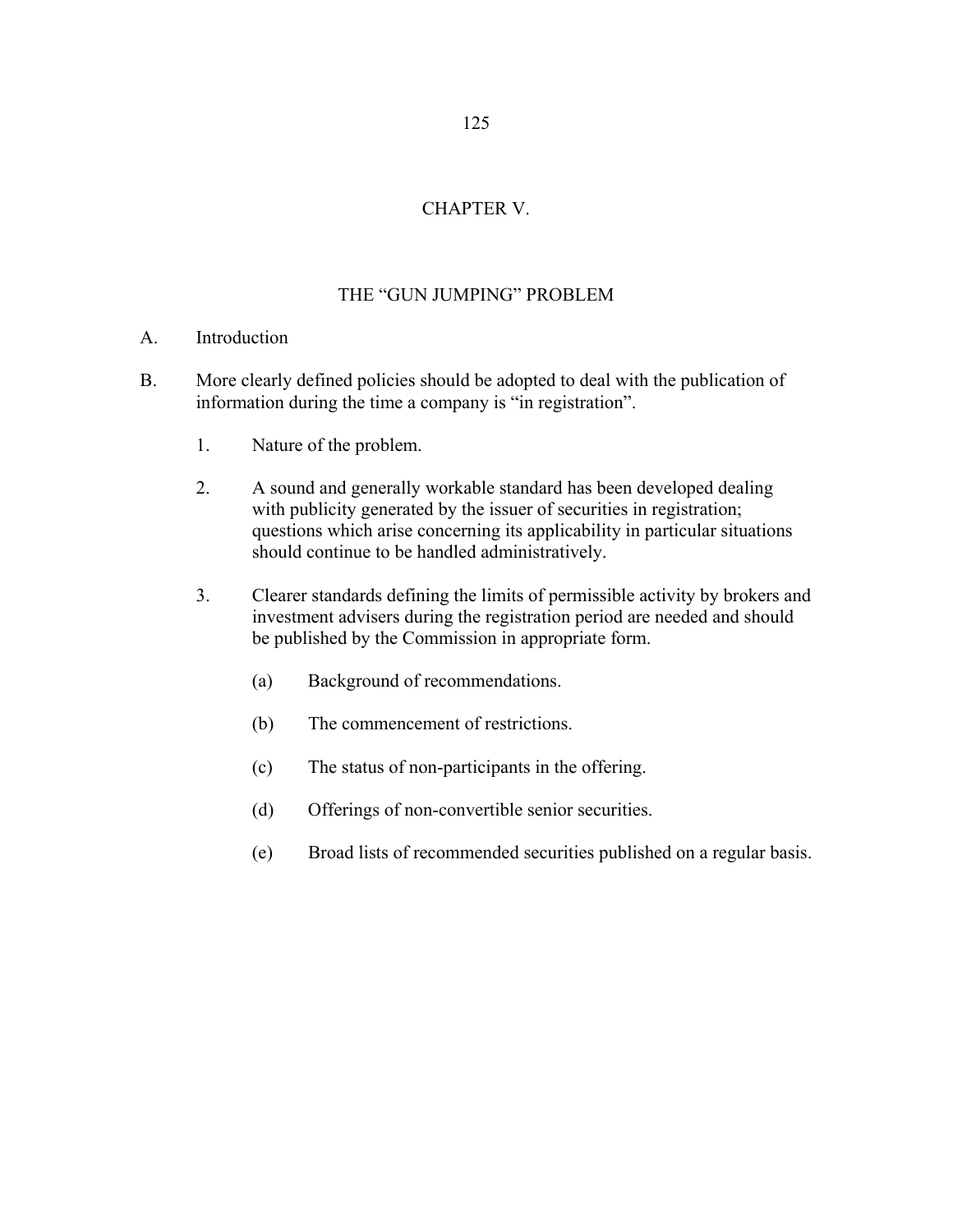- (f) Follow-up reporting where a security has previously been recommended by the broker.
- (g) Market letters and industry surveys printed before a broker has reached any understanding as to participation in an underwriting.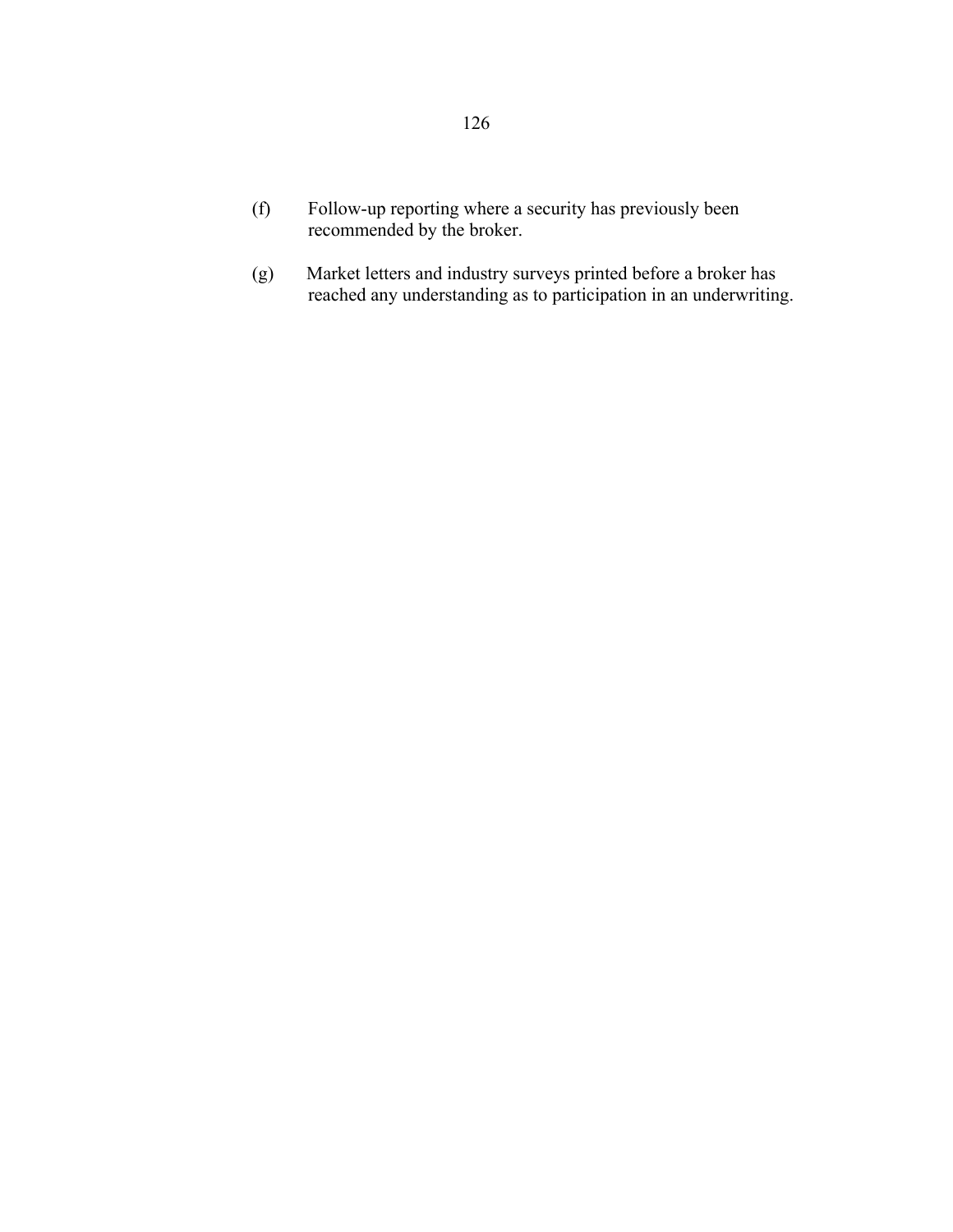## CHAPTER V.

## THE "GUN JUMPING" PROBLEM

### A. Introduction

 Given the value of the prospectus as a disclosure document and the concentration of effort which goes into its preparation, it is sound policy to place restrictions on the use of written materials other than the prospectus in the solicitation of buyer interest connected with a registered offering. However, if such restrictions are carried too far, they can inhibit or prevent publicity which is beneficial to the interest of investors. There is a need for clearer standards to differentiate between helpful and informative publicity and publicity primarily designed to "condition" the market in such a way that the disclosure in the prospectus would be rendered ineffective. This is particularly true with regard to the publication activities of broker-dealer firms.

 This chapter discusses the background of that need and recommends adoption of clarifying rules in particularly difficult areas.

 A form of restraint in the publication of information and opinion by brokerdealers continues during the post-offering period by virtue of the prospectus delivery requirements of Section 4(3)(B)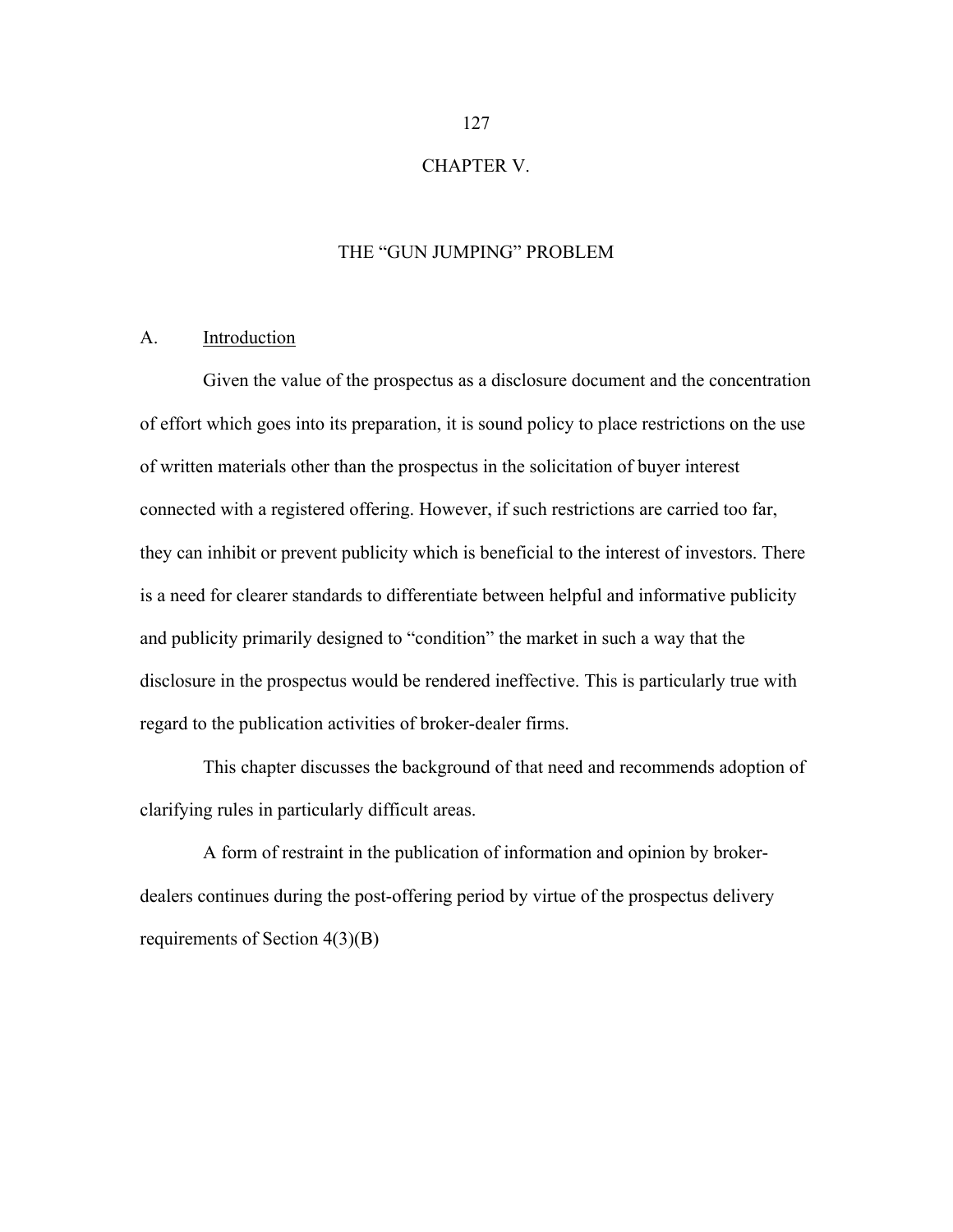of the '33 Act (the so-called "40 day" and "90 day" periods). This subject is dealt with in the previous chapter, and it is recommended in that chapter (at pp. 121-2) that the prospectus delivery requirement be eliminated in the case of reporting issuers.

- B. More clearly defined policies should be adopted to deal with the publication of information during the time a company is "in registration."
	- 1. Nature of the problem

 Where no exemption from registration is available, the statutory design of the '33 Act clearly contemplates that any written offering of a security shall be made by means of the prospectus. Thus, Section 5(c) prohibits any written offerings during the period prior to the filing of the registration statement. Section 5(b)(1) provides that after the registration statement has been filed no prospectus may be used unless it meets the requirements of Section 10 of the Act. "Prospectus" is broadly defined in Section 2(10) to include any written material (or statement on radio and television) which offers any security for sale. (The typical "tombstone" advertisement is excepted).

 These provisions have been interpreted broadly, in keeping with the statutory design. As the Commission observed in the leading case on the subject (which has become popularly known as the "Arvida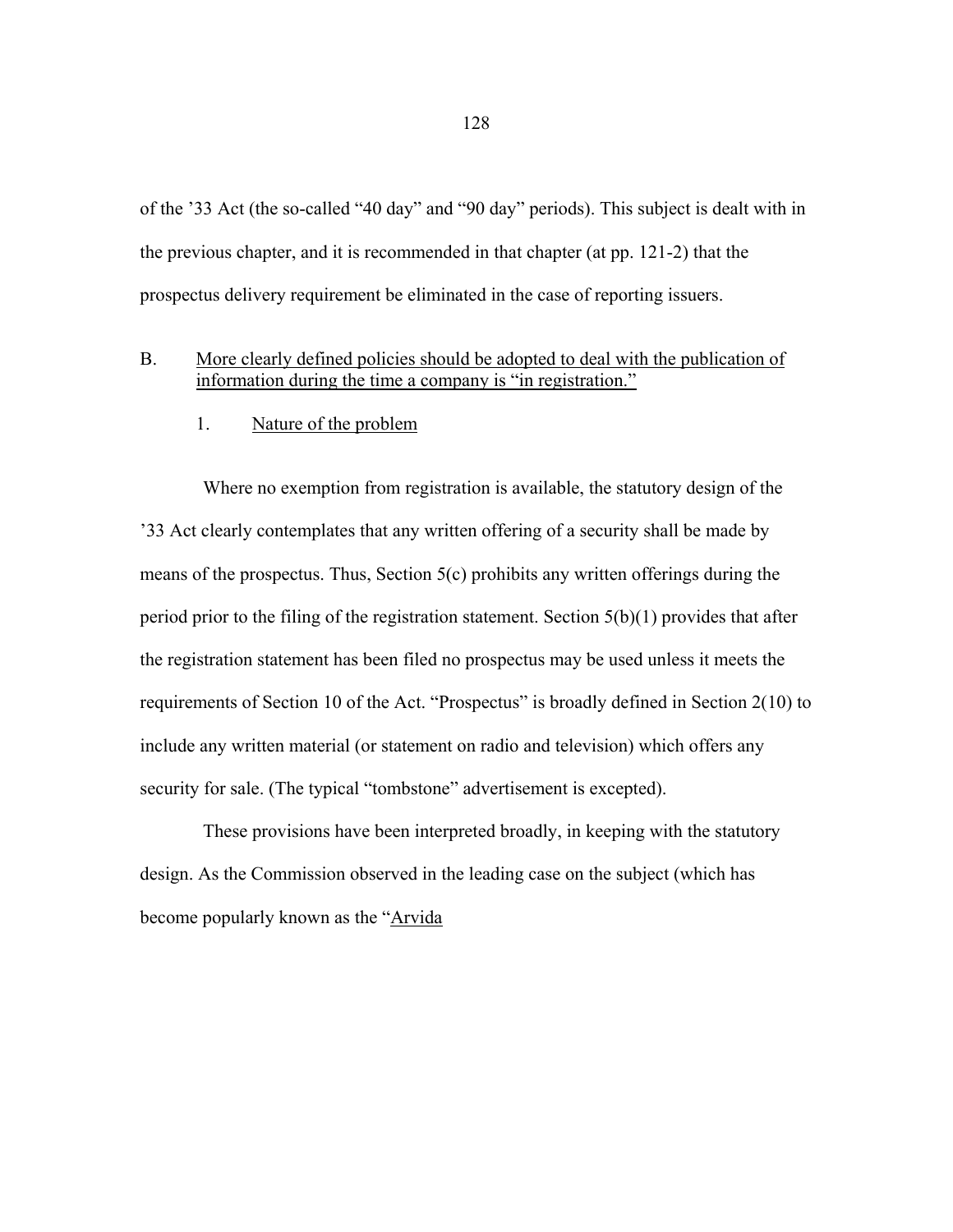case"), the definitions of "offer and prospectus"

 . . . are not limited to communications which constituted an offer in the common law contract sense, or which on their face purport to offer a security. Rather, as stated by our General Counsel in 1941, they include "any document which is designed to procure orders for a security" $1/2$ 

Putting the matter in other words, the Commission emphasized that:

 The statute prohibits issuers, underwriters and dealers from initiating a public sales campaign prior to the filing of a registration statement by means of publicity efforts which, even though not couched in terms of an express offer, conditioned the public mind or aroused public interest in a particular security. [Footnote omitted] $^{2}$ 

This reading of the statute has become generally known as the "gun jumping" doctrine.

Those who "jump the gun" on a forthcoming offering, whether by interviews with

newspaper or magazine reporters, speeches, reports to shareholders, market letters or

otherwise, violate the basic prohibitions of Section 5 of the '33 Act.

There is sound justification in principle for the "gun jumping" doctrine. "Gun

jumping" is fundamentally inconsistent with the rationale of the '33 Act. As the

Commission noted in the Arvida case:

 One of the cardinal purposes of the Securities Act is to slow down this process of rapid distribution of corporate securities at least in its earlier and crucial stages, in order that dealers and investors might have access to, and an opportunity to consider,

 $\mathcal{L}_\mathcal{L} = \mathcal{L}_\mathcal{L} = \mathcal{L}_\mathcal{L} = \mathcal{L}_\mathcal{L} = \mathcal{L}_\mathcal{L} = \mathcal{L}_\mathcal{L} = \mathcal{L}_\mathcal{L} = \mathcal{L}_\mathcal{L} = \mathcal{L}_\mathcal{L} = \mathcal{L}_\mathcal{L} = \mathcal{L}_\mathcal{L} = \mathcal{L}_\mathcal{L} = \mathcal{L}_\mathcal{L} = \mathcal{L}_\mathcal{L} = \mathcal{L}_\mathcal{L} = \mathcal{L}_\mathcal{L} = \mathcal{L}_\mathcal{L}$ 

1/ Carl M. Loeb, Rhoads & Co., 38 S.E.C. 843-48 (1959).

2/ Id. at 850.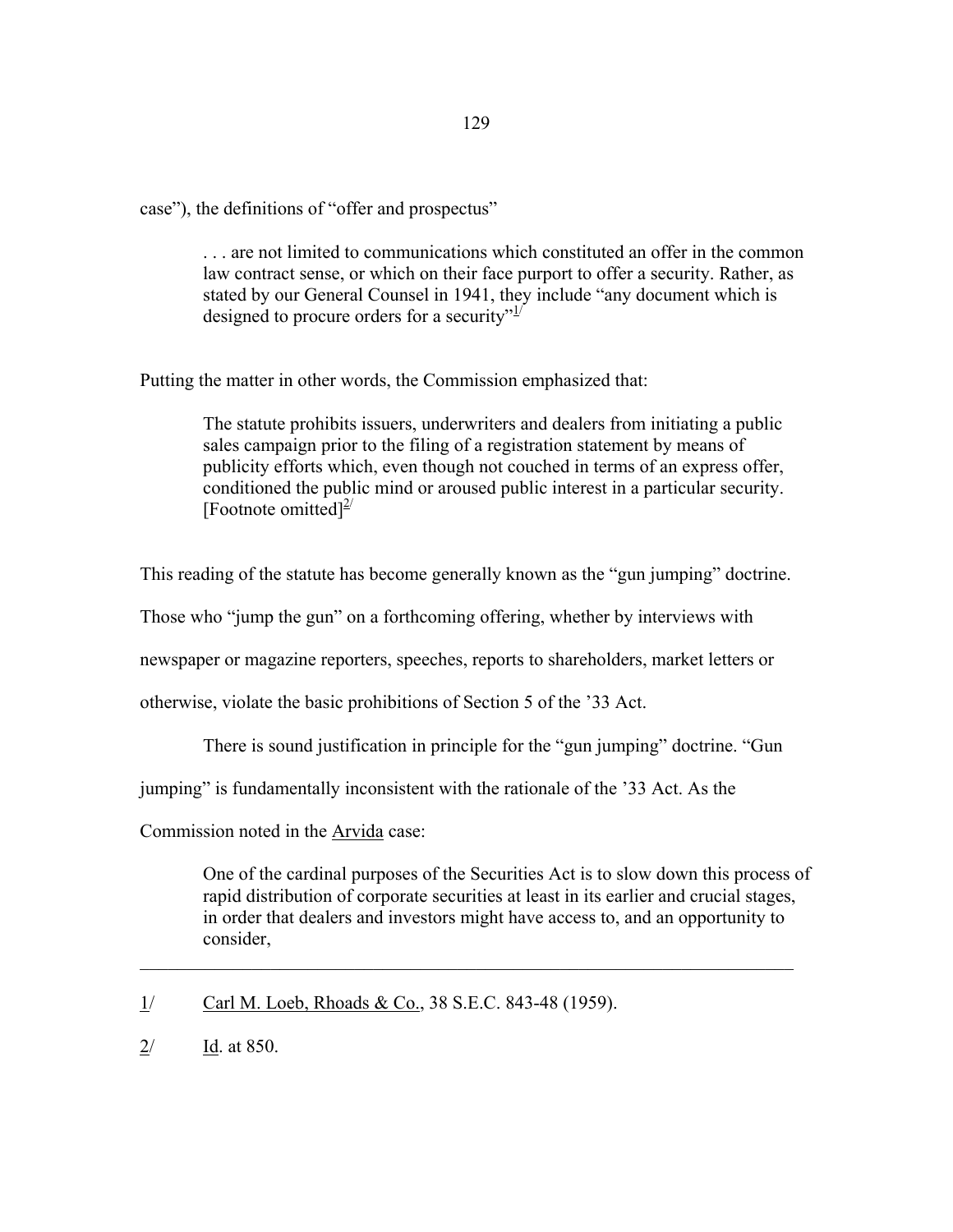the disclosure of the material business and financial facts of the issuer provided in registration statements and prospectuses . . . The entire distribution process was often stimulated by sales literature designed solely to arouse interest in the securities and not to disclose material facts about the issuer and its securities. [Footnote omitted] $\frac{3}{2}$ 

 In practical application, however, the "gun jumping" doctrine presents numerous difficulties. With the growth of public participation in the markets it has become the practice of widely held companies to publish more and more information concerning their affairs. This practice has been encouraged by the Commission and stimulated by the "timely disclosure" policies of the New York and American Stock Exchanges. In Securities Act Release No. 3844 (October 8, 1957) the Commission specifically referred to the "increas[ed] tendency . . . to give publicity through many media concerning corporate affairs which goes beyond the statutory requirements," as "a commendable and growing recognition on the part of industry and the investment community of the importance of informing security holders and the public generally with respect to important business and financial developments."

 Moreover, even the casual observer cannot fail to note the increase in the output of market letters, industry surveys, recommended lists and similar publications by the brokerage community. This flow of material to customers and prospective customers not only responds to investors' demands but constitutes a primary medium for the dissemination of information about securities to the investing public.

 $\mathcal{L}_\text{max} = \frac{1}{2} \sum_{i=1}^n \mathcal{L}_\text{max}(\mathbf{z}_i - \mathbf{z}_i)$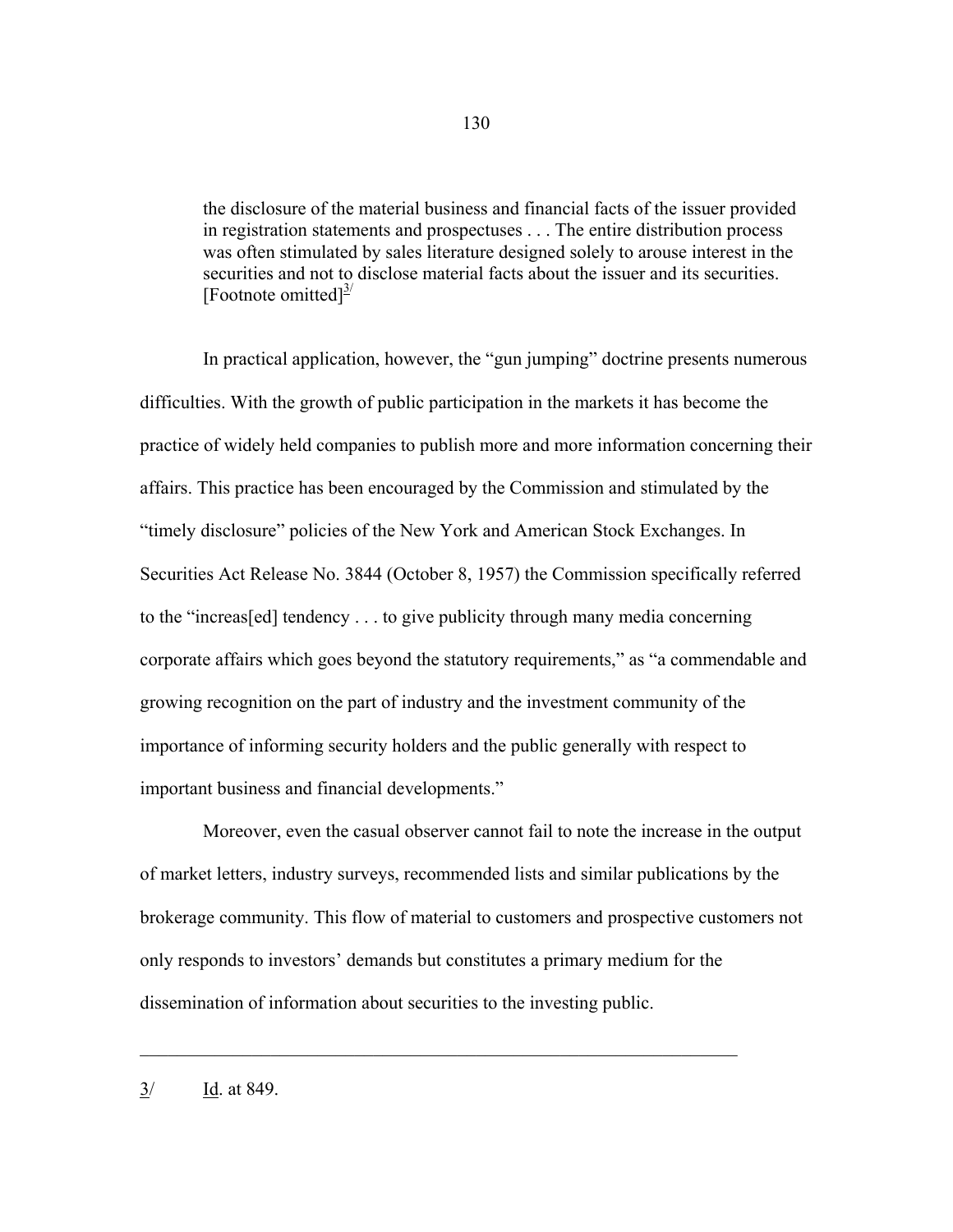The problem has two aspects.

First, there is the continuing need to strike a balance between two groups of investors: (1) those to whom securities are sold in registered public offerings and (2) those who purchase and sell securities in the trading markets. As observed in Chapter II of this Report, the volume of transactions by the latter group far exceeds the aggregate volume of sales made to the former. Second, there is a legitimate desire for clearer definition and greater certainty on the part of brokers who act as underwriters and dealers in connection with registered offerings.

 2. A sound and generally workable standard has been developed dealing with publicity generated by the issuer of securities in registration; questions which arise concerning its applicability in particular situations should continue to be handled administratively

 For many years, the standard for information published by the issuer of securities which plans, or is in the midst of, a registered public offering, has been what is normal and customary for that particular issuer. A careful statement of this standard appears in the Arvida case:

 We realize, of course, that corporations regularly release various types of information and that a corporation in which there is wide interest may be called upon to release more information more frequently about its activities than would be expected of lesser known or privately held enterprises. In the normal conduct of its business a corporation may continue to advertise its products and services without interruption, it may send out its customary quarterly, annual and other periodic reports to security holders, and it may publish its proxy statements, send out its dividend notices and make routine announcements to the press. This flow of normal corporate news, unrelated to a selling effort for an issue of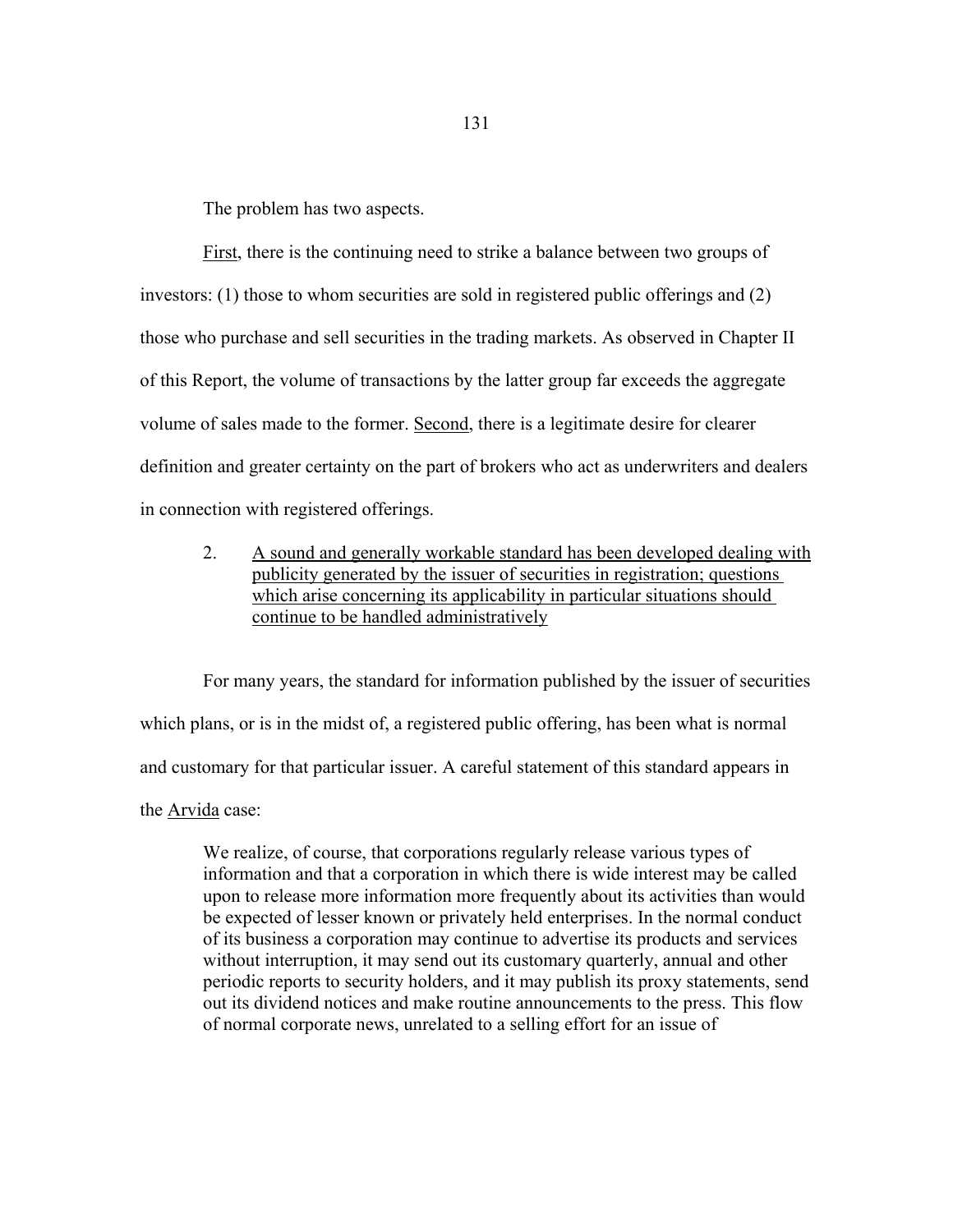securities, is natural, desirable and entirely consistent with the objective of disclosure to the public which underlies the federal securities laws. $4/4$ 

The Study's conferences with members of corporate managements and of the financial community suggests that by and large the gun-jumping doctrine with respect to issuergenerated publicity has worked reasonably well and makes a sensible accommodation between the needs of the trading markets for a continuing flow of investment information and the underlying policies of the '33 Act.

 Difficult and close questions inevitably arise as to whether particular items of publicity are part of a selling effort or are merely regular and customary disclosures unrelated to the selling effort for a particular registered offering. Even if the issuer and its counsel are satisfied that the publicity is legitimate, an informal consultation with the staff of the Commission may be desirable to avoid potential controversy. The Division of Corporation Finance and the Office of General Counsel of the Commission are accustomed to such informal consultation and in most instances are able to give a swift and definite response. The Study knows of no substitute for this procedure and issuers are encouraged to employ it.

 There has, however, been one development during the decade since the Arvida opinion which requires consideration. As a result of the evolution of law and corporate practice in recent years,

 $\mathcal{L}_\mathcal{L}$  , and the contribution of the contribution of the contribution of the contribution of the contribution of the contribution of the contribution of the contribution of the contribution of the contribution of

### 4/ Id. at 853.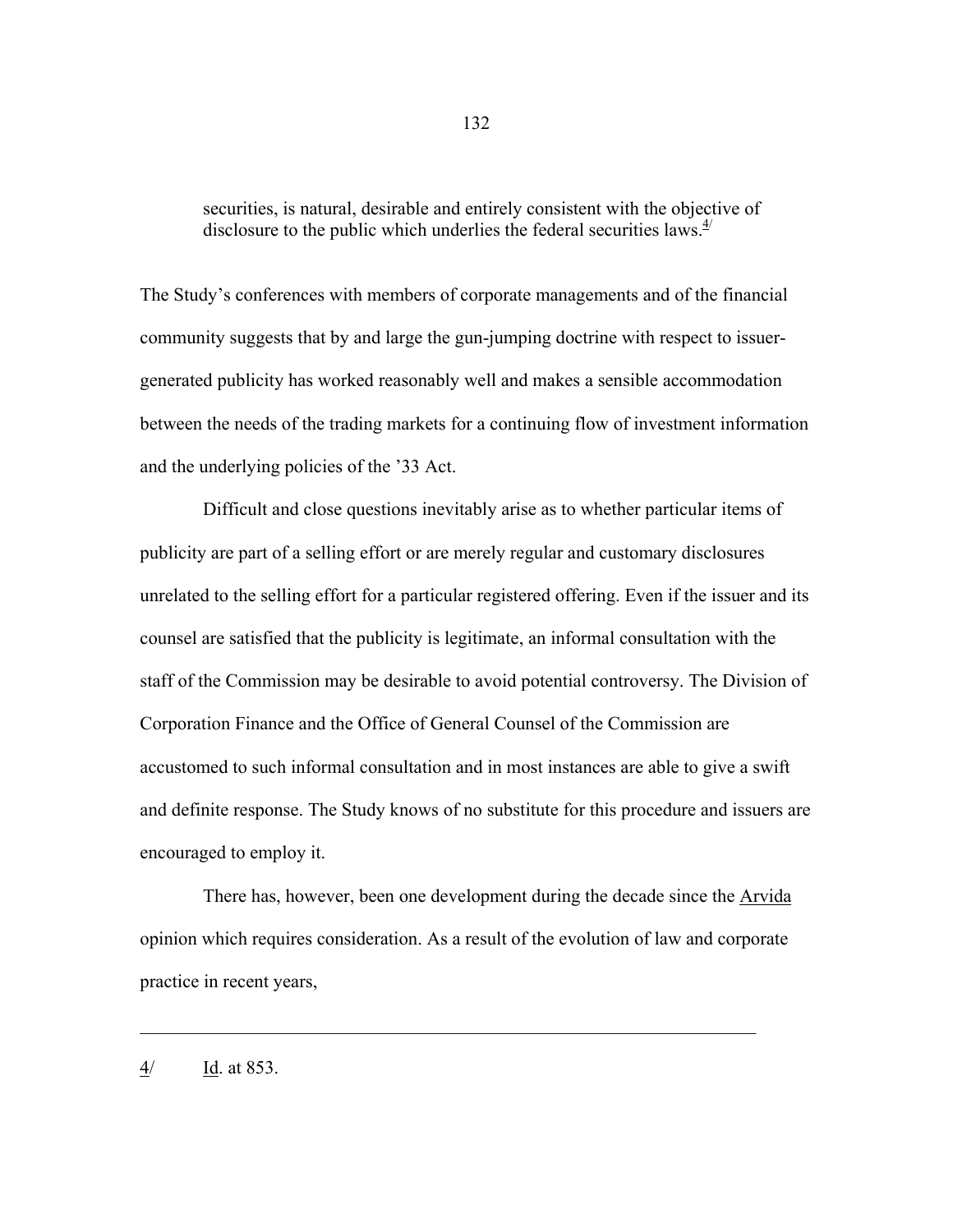publicly-owned corporations have come under increasing obligations and incentives to make timely disclosure of information which might materially affect the market for their securities. These developments include both the expanded policy on timely disclosure adopted by the major stock exchanges and the principles with respect to "insider trading" developed in the  $T$ exas  $\frac{Gulf}{ }$  and other cases. Thus, a question arises as to a possible conflict between an obligation to make disclosure under these principles and the "gun jumping" doctrine. The Study believes that such a question will not arise very often in view of the fact that events creating a duty to make prompt disclosure under the principles referred to above are relatively infrequent and consequently will not often occur during the period when the "gun jumping" doctrine inhibits corporate publicity. Furthermore, these events are of such a nature that they would undoubtedly require disclosure in the prospectus, so that the problem is apt to arise primarily during the prefiling period. The Study believes that if such an event occurs and the issuer, in good faith, determines that it is obligated to make disclosure, the "gun jumping" doctrine should not be applied to preclude such disclosure, provided that, following the teaching of the court in the Texas Gulf case, it is purely factual and does not include predictions, conclusions or opinions. $6/$ 

# 5/ SEC v. Texas Gulf Sulphur Co., 401 F2d 833 (C.A. 2, 1968)

6/ It might be argued that insofar as the Texas Gulf problem is involved, the issuer could avoid the conflict by preventing any trading by insiders during the period when the "gun jumping" doctrine is applicable, thus avoiding a necessity for disclosure under the principles announced in Texas Gulf. It may, however, be impractical for the issuer completely to prevent such trading, particularly by "tippees."

 $\mathcal{L}_\mathcal{L} = \mathcal{L}_\mathcal{L} = \mathcal{L}_\mathcal{L} = \mathcal{L}_\mathcal{L} = \mathcal{L}_\mathcal{L} = \mathcal{L}_\mathcal{L} = \mathcal{L}_\mathcal{L} = \mathcal{L}_\mathcal{L} = \mathcal{L}_\mathcal{L} = \mathcal{L}_\mathcal{L} = \mathcal{L}_\mathcal{L} = \mathcal{L}_\mathcal{L} = \mathcal{L}_\mathcal{L} = \mathcal{L}_\mathcal{L} = \mathcal{L}_\mathcal{L} = \mathcal{L}_\mathcal{L} = \mathcal{L}_\mathcal{L}$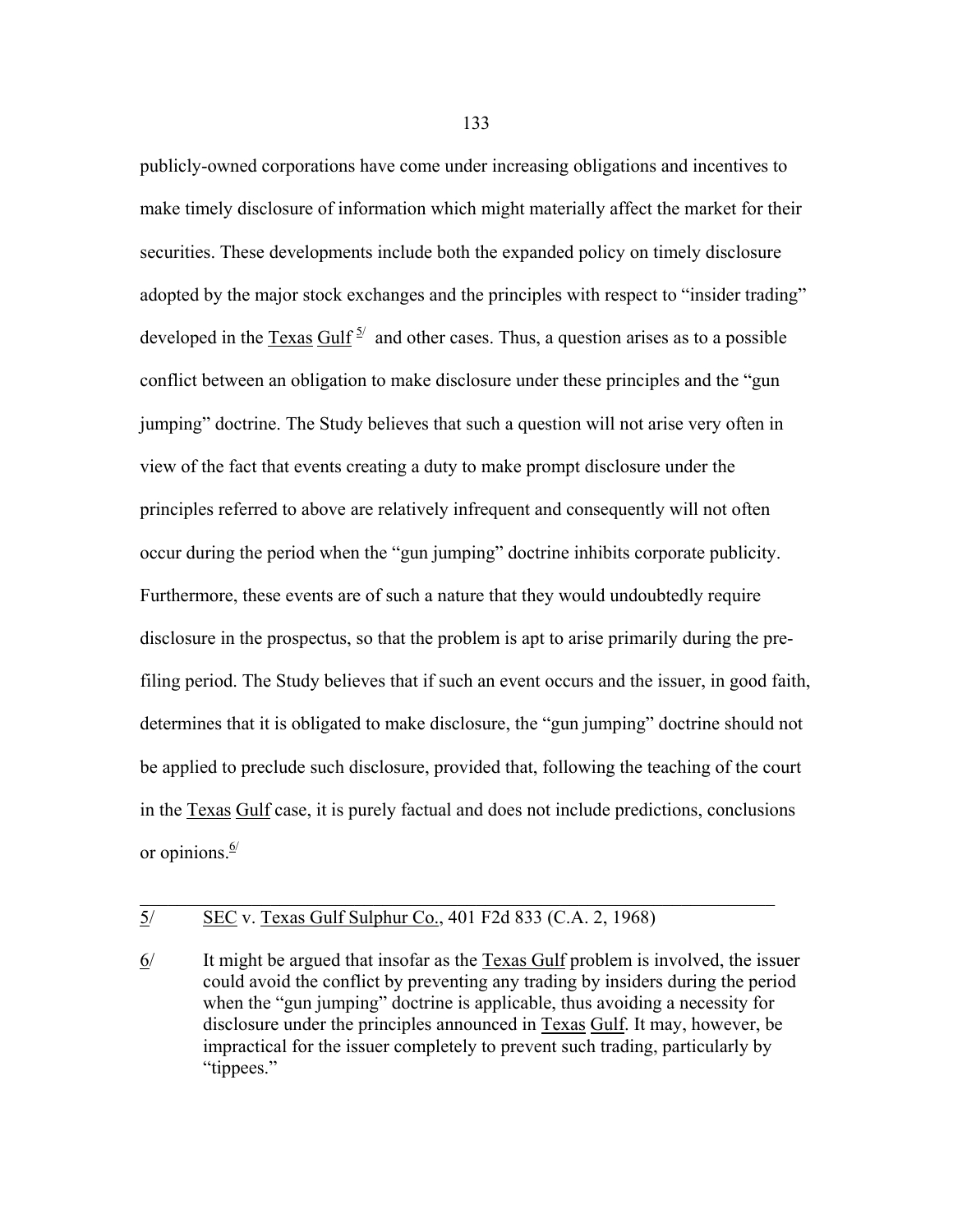Where an issuer is contemplating a public offering of securities to be registered under the '33 Act, the position has been taken by the Division of Corporation Finance that the issue might be "jumping the gun" if it announced that fact before a registration statement was filed. However, a considerable number of issuers have made such announcements without consulting the Division. Some financial publications contain lists of issuers contemplating offerings of securities to be registered. The Study believes that clarification could be achieved by amending Rule 135 to permit limited announcements of this nature. (A draft of such revision is included in Appendix VII-2).

 The usefulness of Securities Act Release No. 3844 to illustrate a variety of "gun jumping" problems has not diminished with time. It is generally suggested in that release that projections of earnings, which are not permitted in prospectuses, should not be included in any publicity during the registration period. The Study agrees. However, it is not necessary to conclude that information which may not be permissible in a prospectus can under no circumstances be disseminated during that period. An example may help to illustrate this point. Certain public utility companies have been accustomed to estimate in advance their kilowatt hour sales for the forthcoming fiscal year. Such estimates in the public utility field are essential to a determination of financing needs; the character of such needs is important in analyzing the securities of public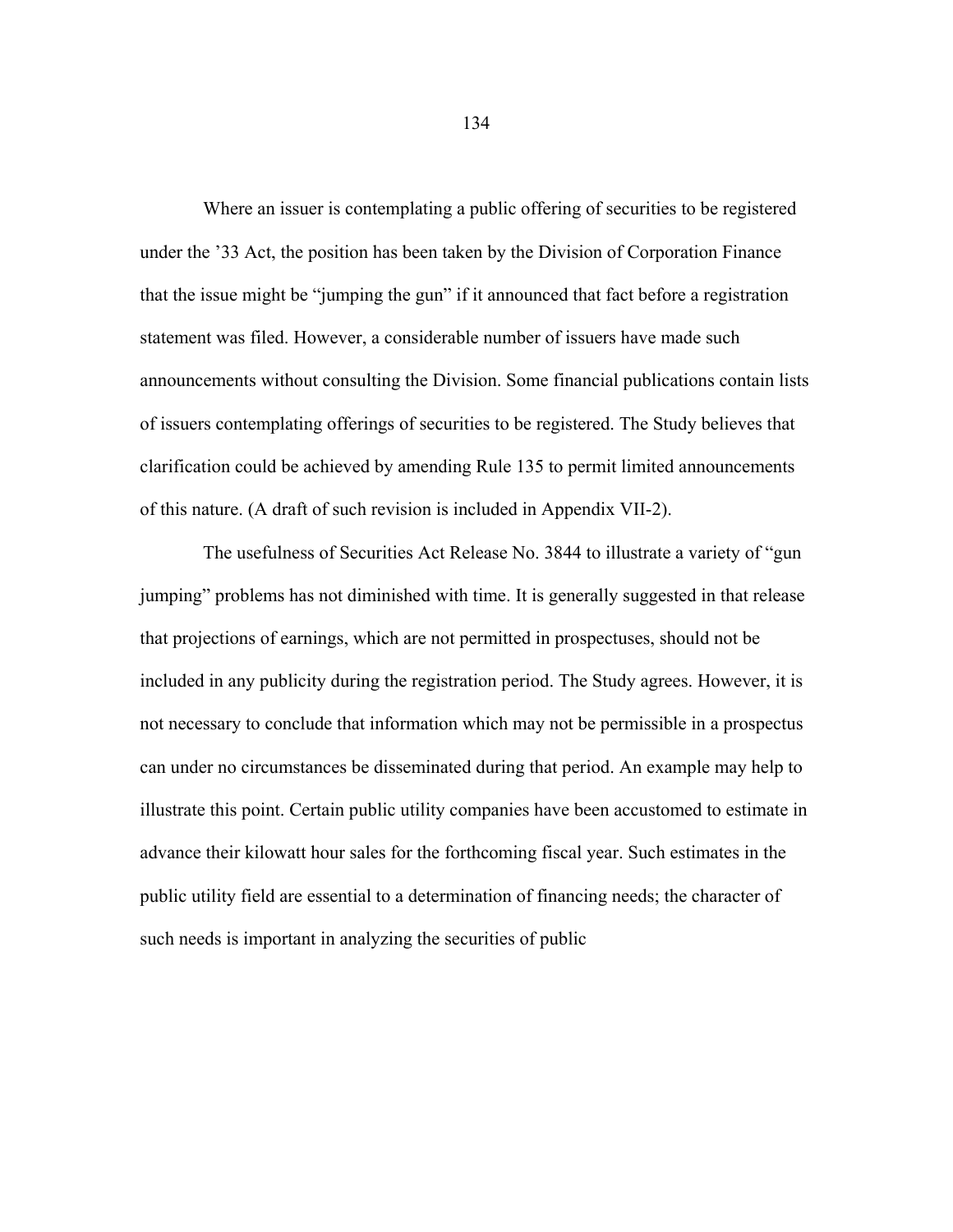utility companies. In this limited area, the Study believes that the regular and customary publication of an estimate of kilowatt hour sales, not amounting to a projection of earnings, is proper.

 It is suggested that a better understanding of the standards that govern issuergenerated publicity might be achieved by publication from time to time of positions taken by the Division of Corporation Finance.

- 3. Clearer standards defining the limits of permissible activity by brokers and investment advisers during the registration period are needed and should be published by the Commission in appropriate form.
	- (a) Background of recommendations.

 The effect of '33 Act restrictions on the normal publication activities of the brokerage community can be substantial. On occasion, the restrictions may commence several months prior to the filing of the registration statement. This period is followed by the so-called "waiting period" between filing and effective date. After the effective date, the restrictions are modified: under Section 2(10) of the '33 Act, any written material offering the security for sale must be accompanied or preceded by a copy of the final prospectus for 90 days (in the case of first public offerings) or 40 days (in the case of repeat offerings).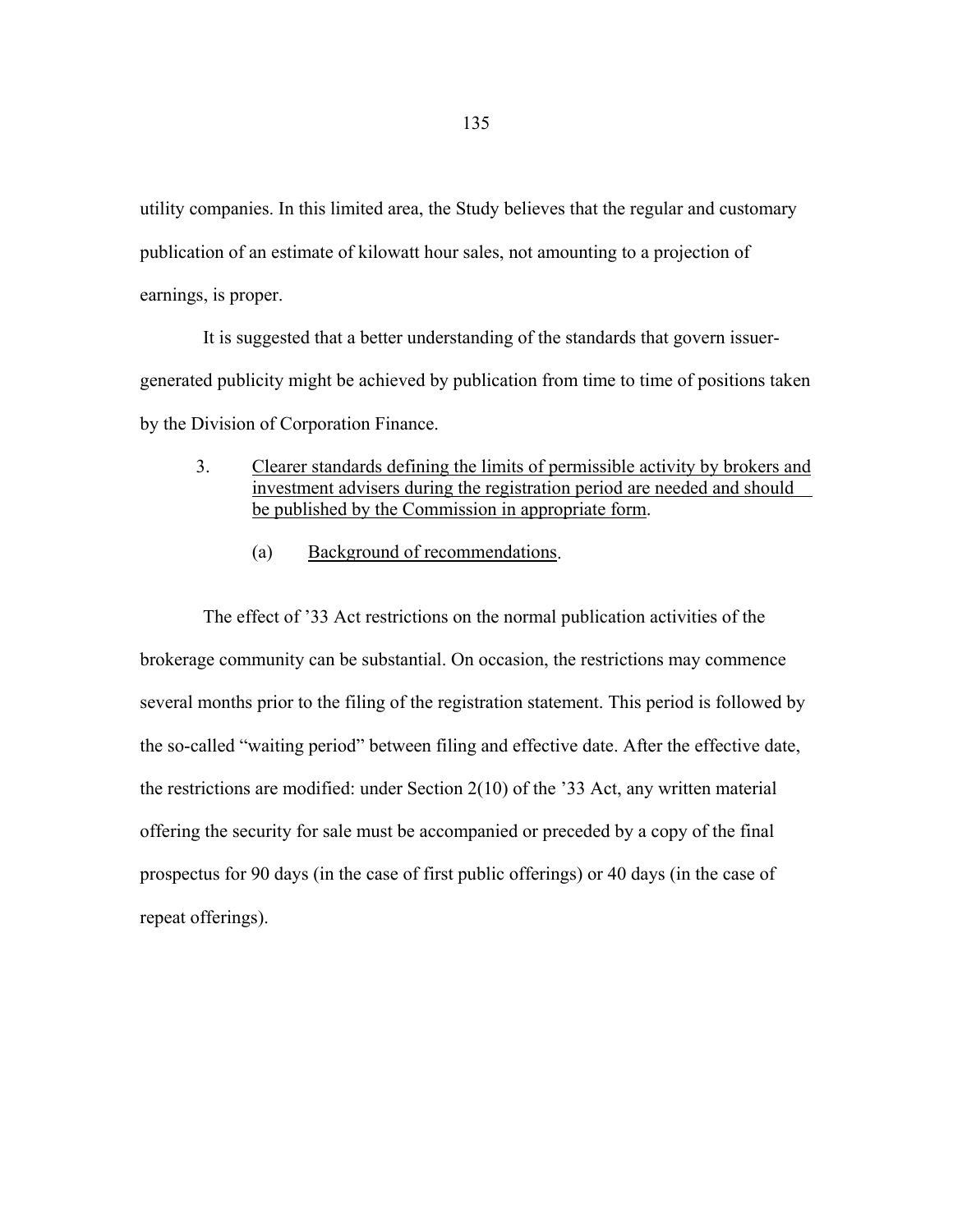The effect of the restrictions is particularly significant in the case of public utility companies, many of which make frequent registered public offerings for the purpose of obtaining additional debt financing.

 Nevertheless, some interference with normal broker-dealer publication activities appears to be inevitable. Apart from the specific requirements of the statute, the question can be raised as to the independence of judgment of the broker-dealer who is participating in an underwriting. He has a given allotment of securities, frequently substantial in relation to the normal trading volume, which must be sole in a limited period. His compensation for this service is substantially higher than the usual commission. He faces, in a particularly hazardous form, the old conflict of interest between his functions as a "broker" and as a "dealer".

 The pressures affecting a securities firm are of a different character when no underwriting is in prospect. Publications distributed by brokers to the trading market are more likely to reflect independent judgments and recommendations. In many instances, such publications are derived from research done by independent financial publishers and independent research organizations.

 Thus, in considering what restrictions are appropriate and necessary, it is important to determine whether or not a particular publication was initiated and completed in the absence of the prospect of an underwriting commitment.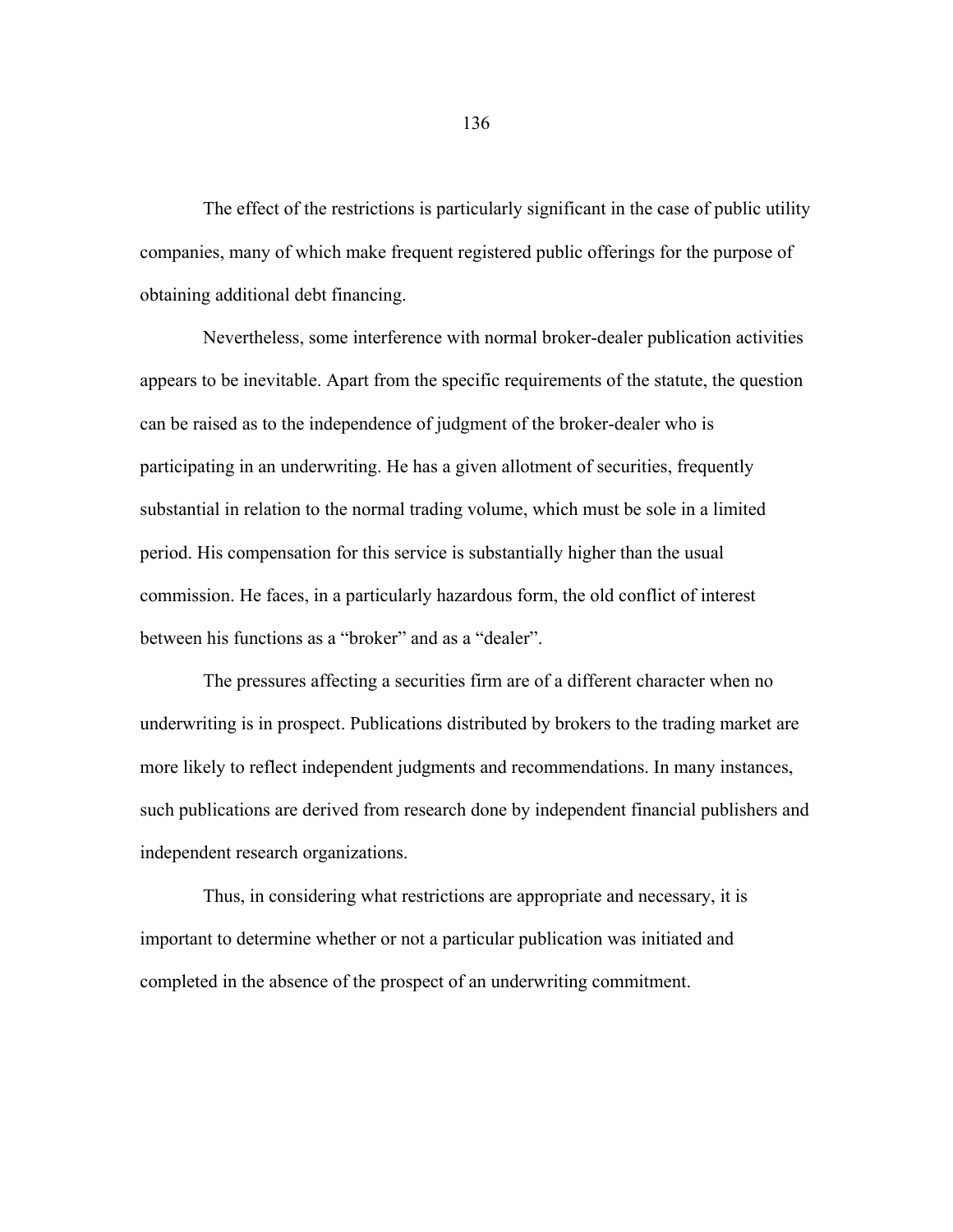The Study made a careful survey of the informal rulings on "gun jumping" questions involving brokerage firms issued by the Division of Corporation Finance over a period of years. References in the remainder of this Chapter to the positions taken by the Division are derived from this survey. In addition, members of the Study conferred at length with groups of underwriters and analysts. A surprising diversity of views on the interpretation of existing law emerged from these conferences.

 For example, one leading brokerage firm stated that it had been unable to include in its regular quarterly survey of stocks on its recommended list any recommendation concerning American Telephone and Telegraph for a period of two years, for the reason that AT&T was always "in registration" during this period. This was so, even though the brokerage firm was not a member of any underwriting syndicate or selling group for the security. It is noteworthy that a number of the AT&T registration statements during the period involved non-underwritten rights offerings of senior securities.

 Another leading brokerage firm, on the other hand, advised the Study that it refrains from publishing a recommendation concerning a security in registration only when it will be included in the underwriting group.

 Similarly, a leading financial publisher stated that it believed itself precluded from publishing opinions and recommendations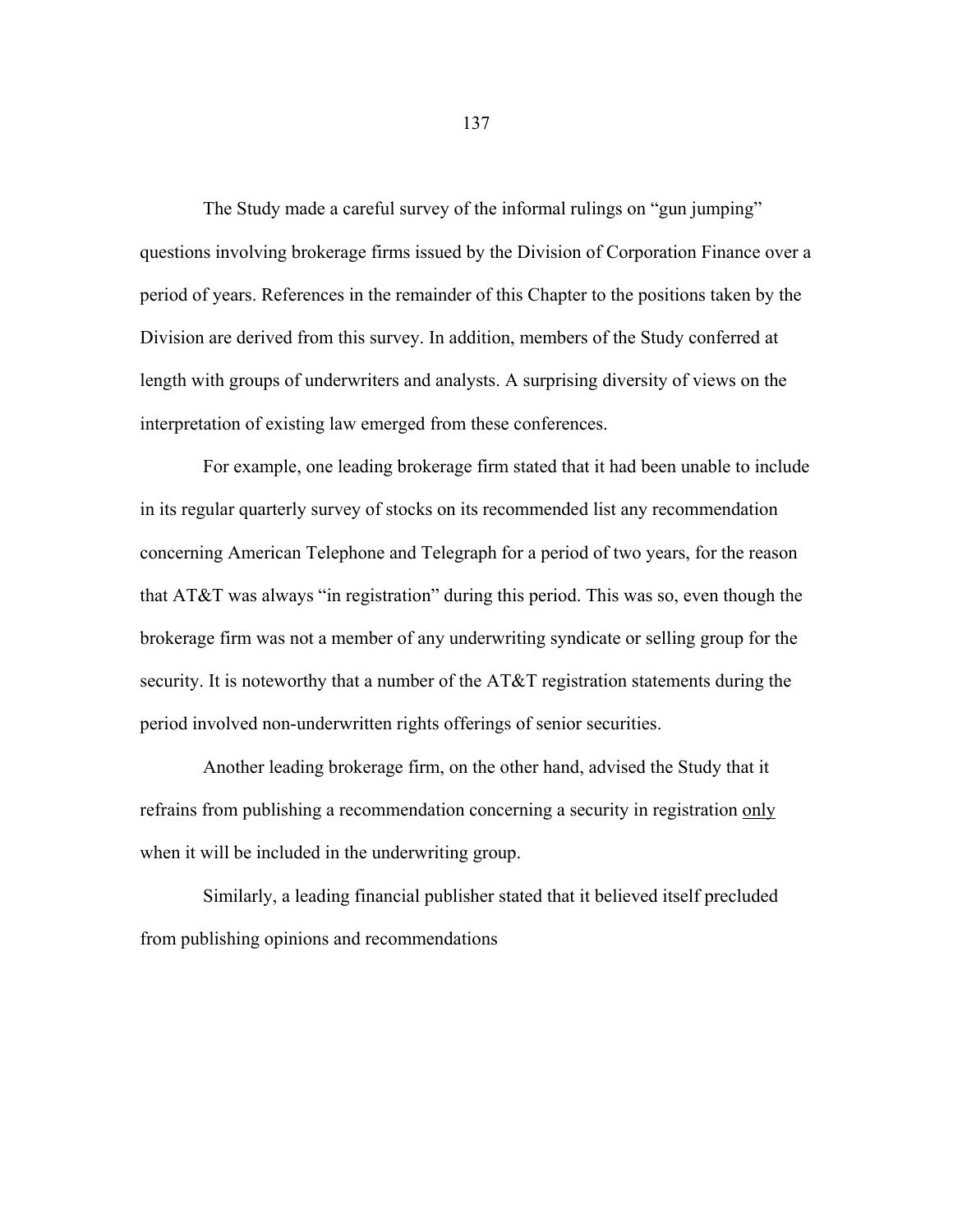in its regular subscription service concerning a company which was " in registration". A second leading publisher did not deem itself bound by any such restriction.

 Other illustrations could be given. It is apparent that a considerable uncertainty pervades the application of '33 Act restrictions to the publication activities of brokers and investment advisers. This state of affairs underscores the need for a clearer articulation of standards.

 The Study considered the question whether its recommendations as to standards should be in the form of proposed guidelines to be issued by the Commission or proposed rules. It is difficult to define with precision the kind of activity to be covered by a rule of the Commission where such wide diversity of practice exists in the financial community. Guidelines have the advantage of greater flexibility. On the other hand, rule making has two distinct advantages: (1) it would provide a greater degree of certainty and (2) it would give the investment community the protection afforded by Section 19(a) of the '33 Act, which provides that "no provision of this title imposing any liability shall apply to any act done or omitted in good faith in conformity with any rule or regulation of the Commission . . ." The Study determined to attempt the drafting of three rules. These are contained in Appendices V-1 to V-3.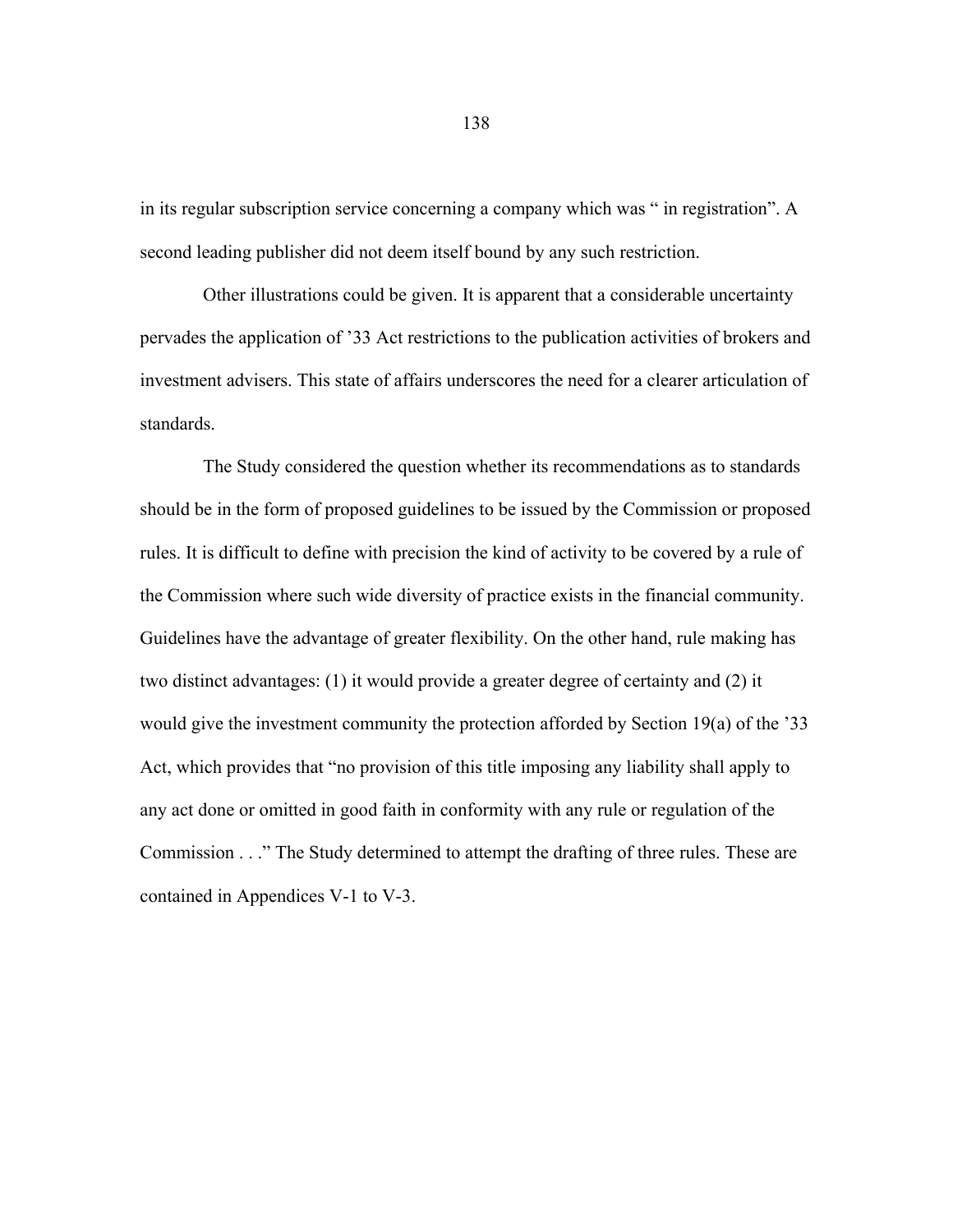## (b) The commencement of restrictions

 It appears to the Study that there is some confusion, both within and without the Commission, as to when restrictions upon publication activities commence. One standard which has been applied involves a subjective concept, and is phrased in terms of a broker's "reason to believe that he will participate" in a forthcoming underwriting. The Study questions the ability of the Commission to administer or the industry to operate under such a standard. It is preferable, in the Study's view, to apply a more objective standard, similar to the standard which was ultimately adopted by the Commission as a part of the definition of "prospective underwriter" for purposes of Rule 10b-6.

 Thus, a broker would become subject to restrictions at such time as he has reached an understanding with the issuer or other person on whose behalf a planned distribution is to be made that he will become a managing underwriter, whether or not the terms and conditions of the underwriting have been agreed upon.

 Similarly, a broker (other than a managing underwriter) would become subject to restrictions at such time as he has reached an understanding with a managing underwriter, or with the issuer or other person on whose behalf a planned distribution is to be made, that he will participate in the underwriting.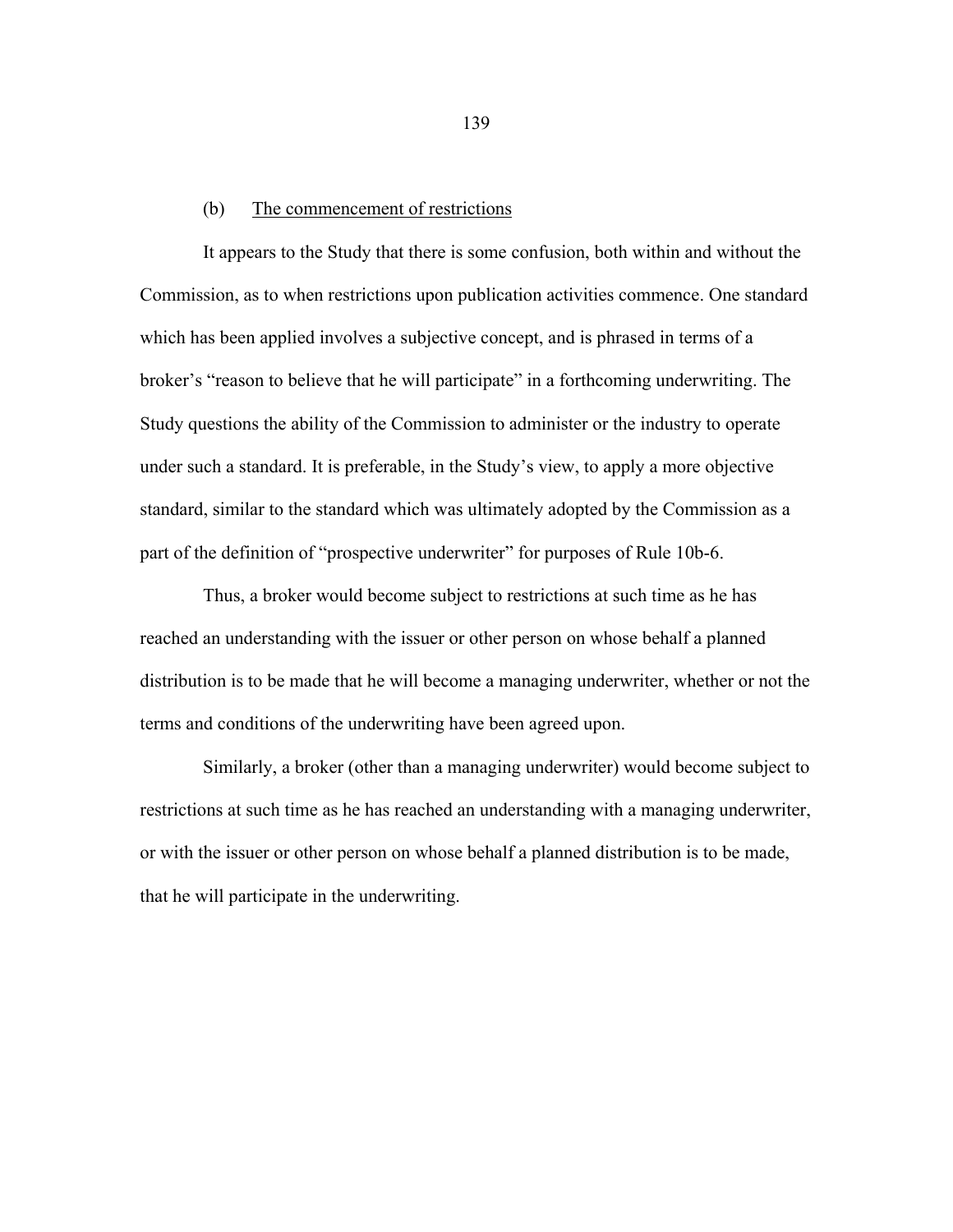Dealers would become subject to restrictions at such times as they are offered a participation, or request a participation, if they in fact participate in the distribution.

## (c) The status of non-participants in the offering.

 Does the "gun jumping" concept preclude non-participants from issuing written recommendations and opinions concerning a company with securities in registration? As noted above, investment advisory firms have responded differently to this question. Advice given on the question by the Division has not been consistent. A clearer answer is needed.

 In the opinion of the Study, application of the "gun jumping" doctrine to nonparticipants has, at best, a dubious legal basis. Most non-participants would be able to demonstrate that their publications are designed only to stimulate trading interest in particular securities and use of the brokerage services they offer. Moreover, normal publication activities with respect to securities in registration by non-participants in the offering would not appear to be inconsistent with the scheme of the Securities Act. The publications of non-participants are not usually distributed in a context where extra compensation could operate to affect the independence of judgment of the publisher. Indeed, application of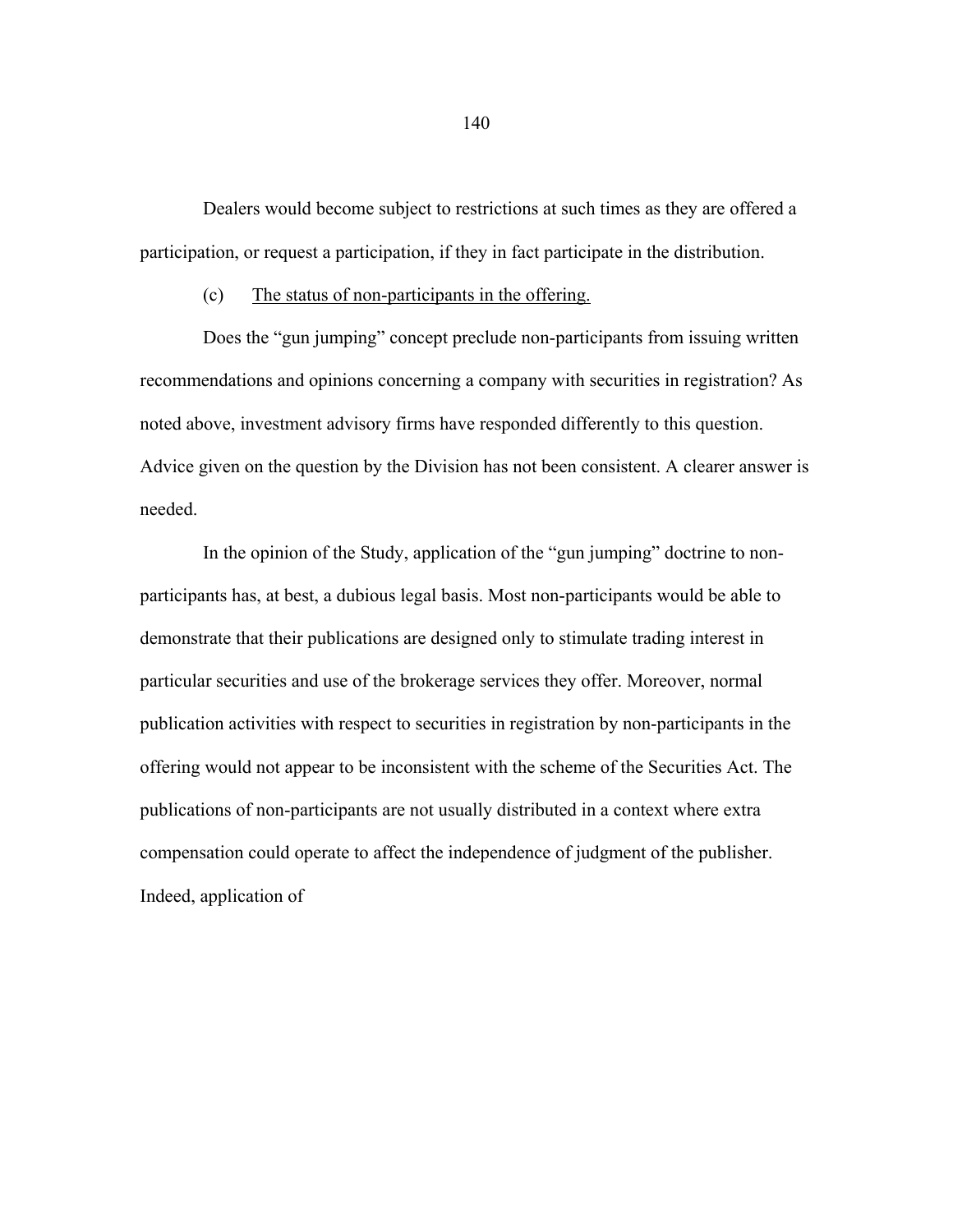the "gun jumping" doctrine to publications of non-participants could well deprive potential purchasers of the securities being distributed of a primary source of independent opinion.

 To the extent that the Division has applied the restrictions to non-participants, its action appears to have sprung from recognition of the fact that the relationships between brokers and investment advisers in the financial community are complex and interrelated and that it is difficult as an administrative matter to determine whether a non-participant is truly independent of the participants in an offering. One cannot deny the possibility of abuse. However, in attempting to strike a balance between the needs of the trading markets and the regulatory scheme affecting registered public offerings, the Study believes that it would be appropriate to recommend that the restrictions not be applicable to non-participants, subject to the qualifications outlined below:

 (1) The rule should be accompanied by conditions which serve to guard against the kinds of relationships which might impair independence;

 (2) The rule should be restricted to companies with a class of securities registered under Section 12 of the '34 Act or subject to Section 15(d) of that Act. It is the securities of these companies that are likely to arouse trading interest apart from any registered public offering.

A proposed rule is submitted in Appendix V-1.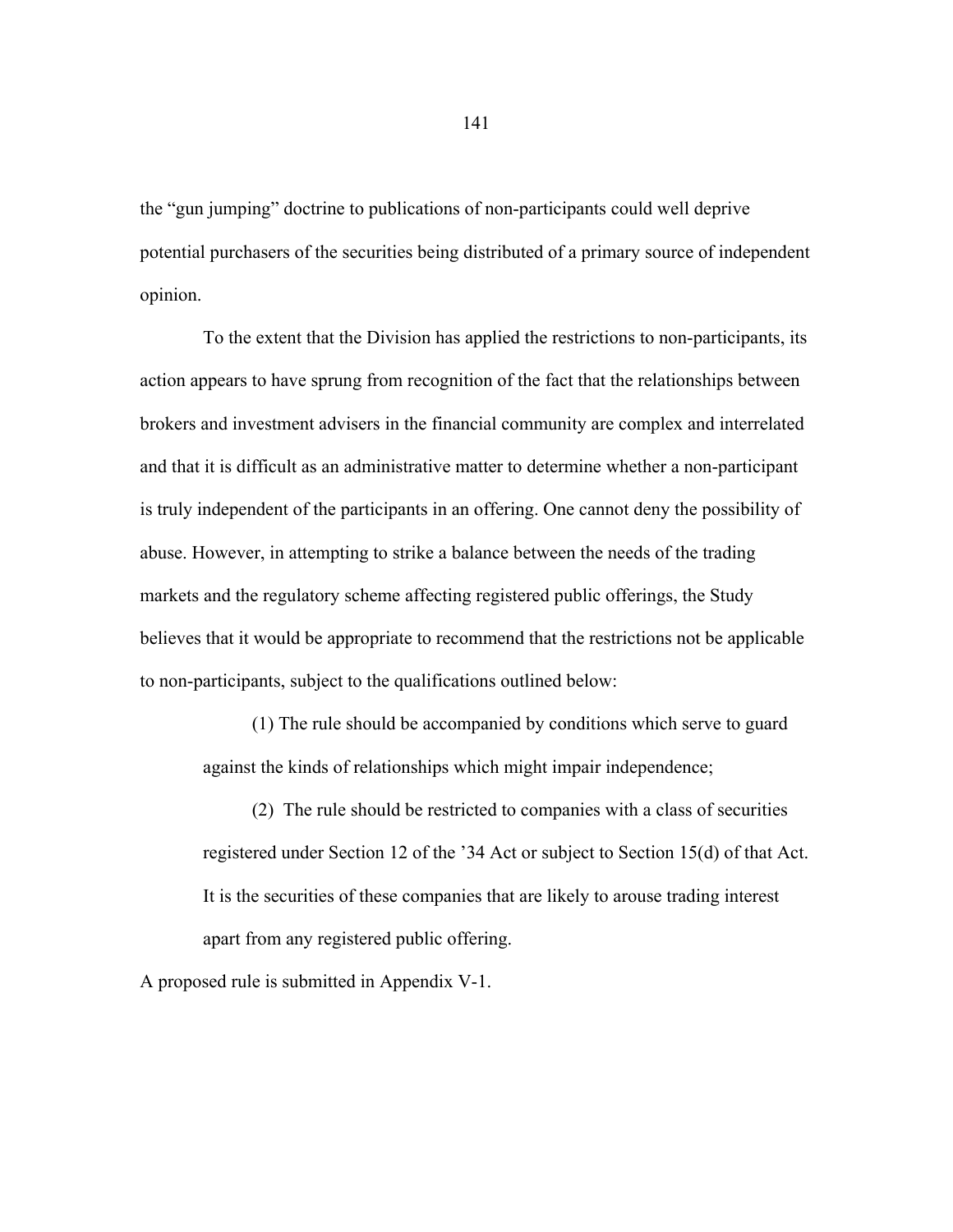#### (d) Offerings of non-convertible senior securities.

 Should the "gun jumping" doctrine apply to recommendations and expressions of opinion concerning the common stock of an issuer when the registration statement covers only non-convertible preferred stock or debt securities?

 Relaxation of the restrictions under such circumstances would reduce the problem for the broker where it is most severe, viz., in the case of public utility companies whose needs for debt financing result in frequent registered offerings of senior securities.

 Two arguments can be advanced in favor of such a relaxation. First, investment conditions with respect to common stocks and non-convertible senior securities are significantly different. Second, and equally important, the market for bonds and preferred stocks of public utilities and other sizeable corporations is largely an institutional one. In the case of pure preferred stock, the market consists to a great extent of corporations which, under existing tax laws, enjoy tax benefits on the receipt of preferred stock dividends.

 These conditions, of course, do not apply in the case of convertible securities where the purchaser looks in substantial part to the opportunity for gain attributable to the conversion feature of the bonds or preferred stock, nor are they persuasive in those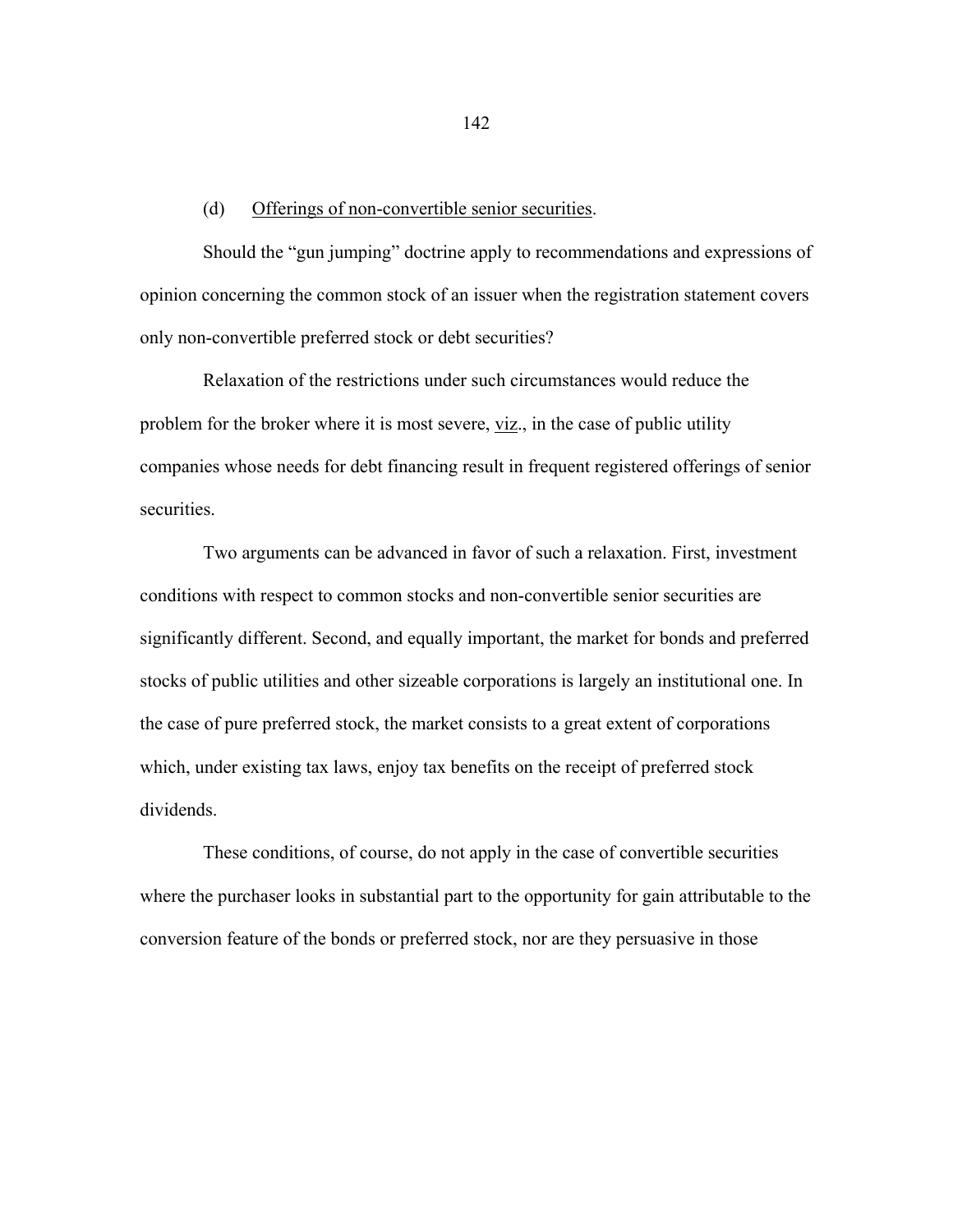instances where an issuer in the promotional stage offers debt securities to the public with a coupon rate so high so as to excite substantial speculative interest. For these reasons, the Study recommends a rule (set forth in Appendix V-2) which would permit brokers to recommend common stock where the issuer is in the process of registering nonconvertible senior securities, or vice versa, on condition that the issuer meets the standards recommended in Chapter III of this Report for Form S-7.

## (e) Broad lists of recommended securities published on a regular basis

 The Study has observed an increasing tendency on the part of securities firms to publish at relatively regular intervals broad general lists of recommended securities. If such a firm expects to participate in an underwriting on behalf of an issuer which appears in the list of recommendations, the broker today will typically delete all reference to the issuer from its publication or, in the alternative, will replace its recommendation with a footnote reference which may read: "prospectus requirements--no opinion or estimate can be given."

 The Study believes that this procedure carries the "gun jumping" doctrine too far. It is recognized that a market letter relating to a specific company, or even a glowing survey of the particular industry to which that company belongs, could well play a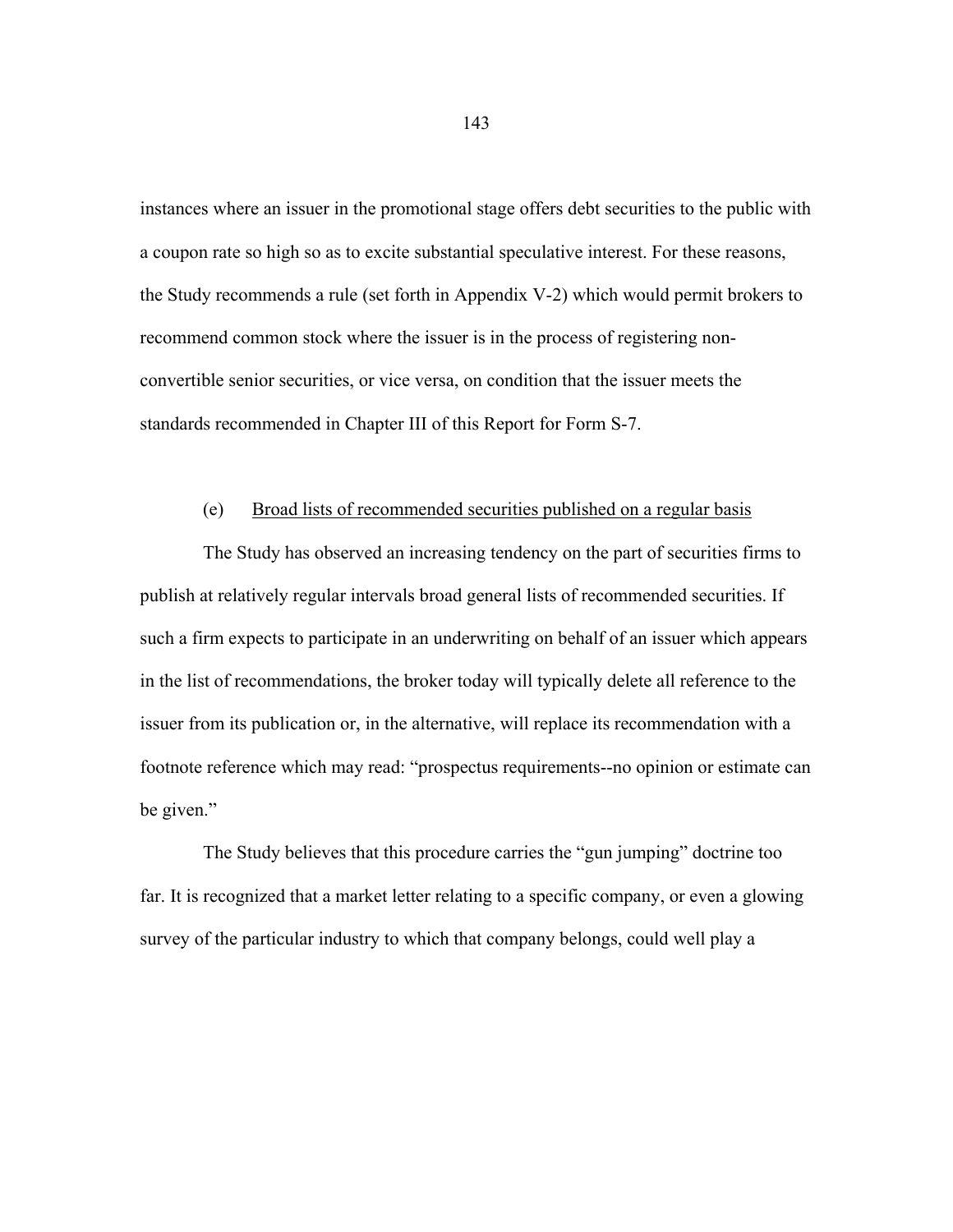major part in a selling effort geared to an offering of the company's securities. However, where the publication covers a broad range of companies in different industries and gives no great prominence to any one company, the danger that such a publication could condition the market for an offering is substantially reduced. This would be all the more true if the publication was not sporadic, but was issued on a regular schedule and if, as a condition, it were required that the broker must have previously published an equivalent recommendation of the securities in question.

 Accordingly, the Study recommends a rule (set forth in Appendix V-3) which would permit publication by a broker of a recommendation despite a prospective underwriting of the securities of the company so recommended in which the broker expects to participate, if:

 (1) The recommendation appears in a publication containing recommendations as to the securities of companies in a broad group of industries;

 (2) The publication has in the past been distributed with reasonable regularity on an annual or more frequent basis;

 (3) The data concerning the company which is "in registration" is no more extensive than that included as to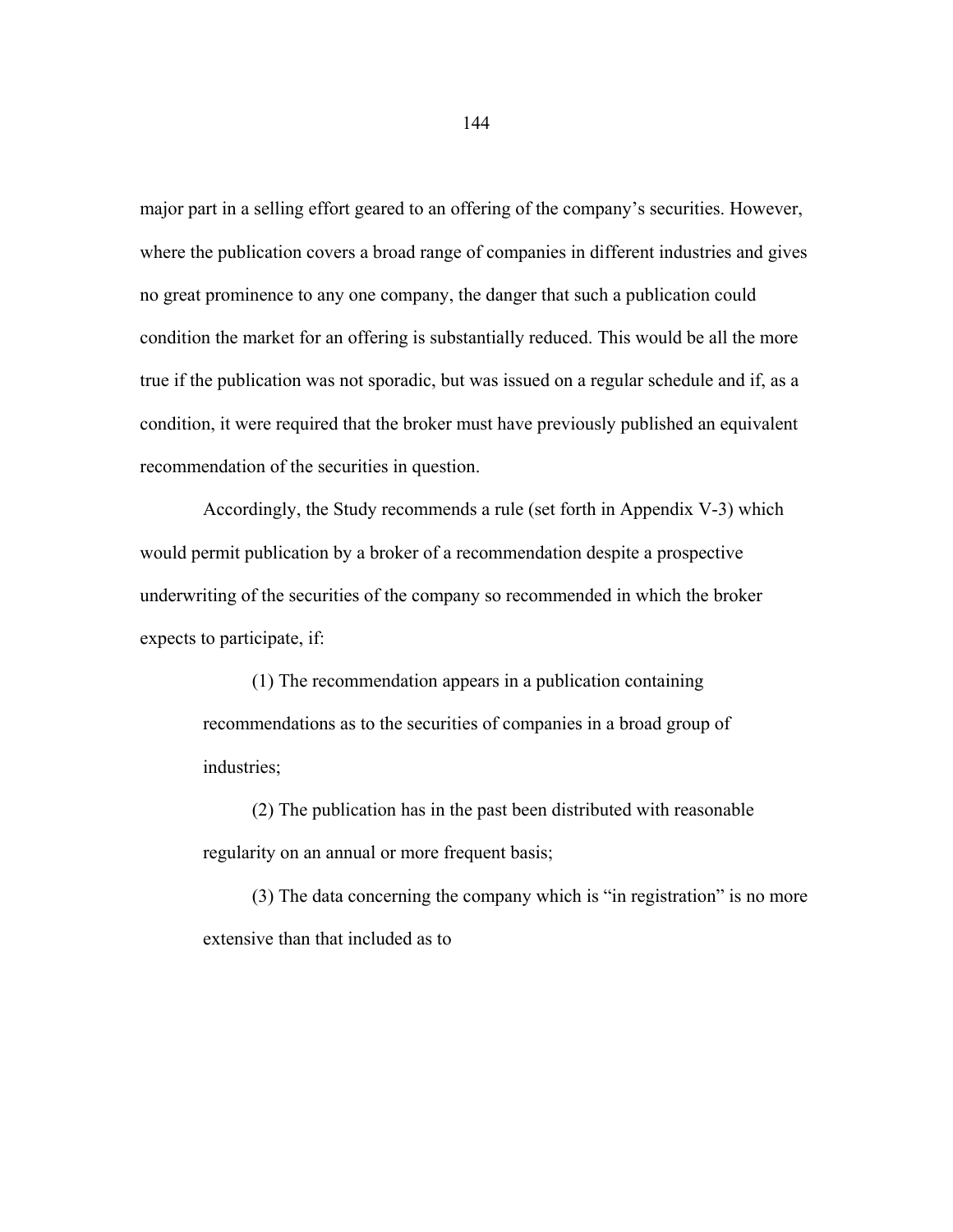other companies and does not contain projected sales or earnings beyond the company's current fiscal year; and

 (4) A recommendation no less extensive as to the security in question was contained either in the last previous publication of the same character, or in a subsequent publication of any other character which was distributed prior to the time the broker had reached an understanding that it would participate in the underwriting.

# (f) Follow-up reporting where a security has previously been recommended by the broker

 Brokers who met with the Study argued that when they place their customers in a particular security, they acquire a continuing obligation to report to those customers new information and revised opinions concerning the security. It appeared from these discussions that (a) the distribution of such follow-up material is not usually limited to actual holders of the security, but is mailed at the discretion of registered representatives to prospective customers and to existing accounts which may not own the security, and (b) it may well be impracticable to insure that such follow-up material goes only to existing holders of the security among the broker's customers.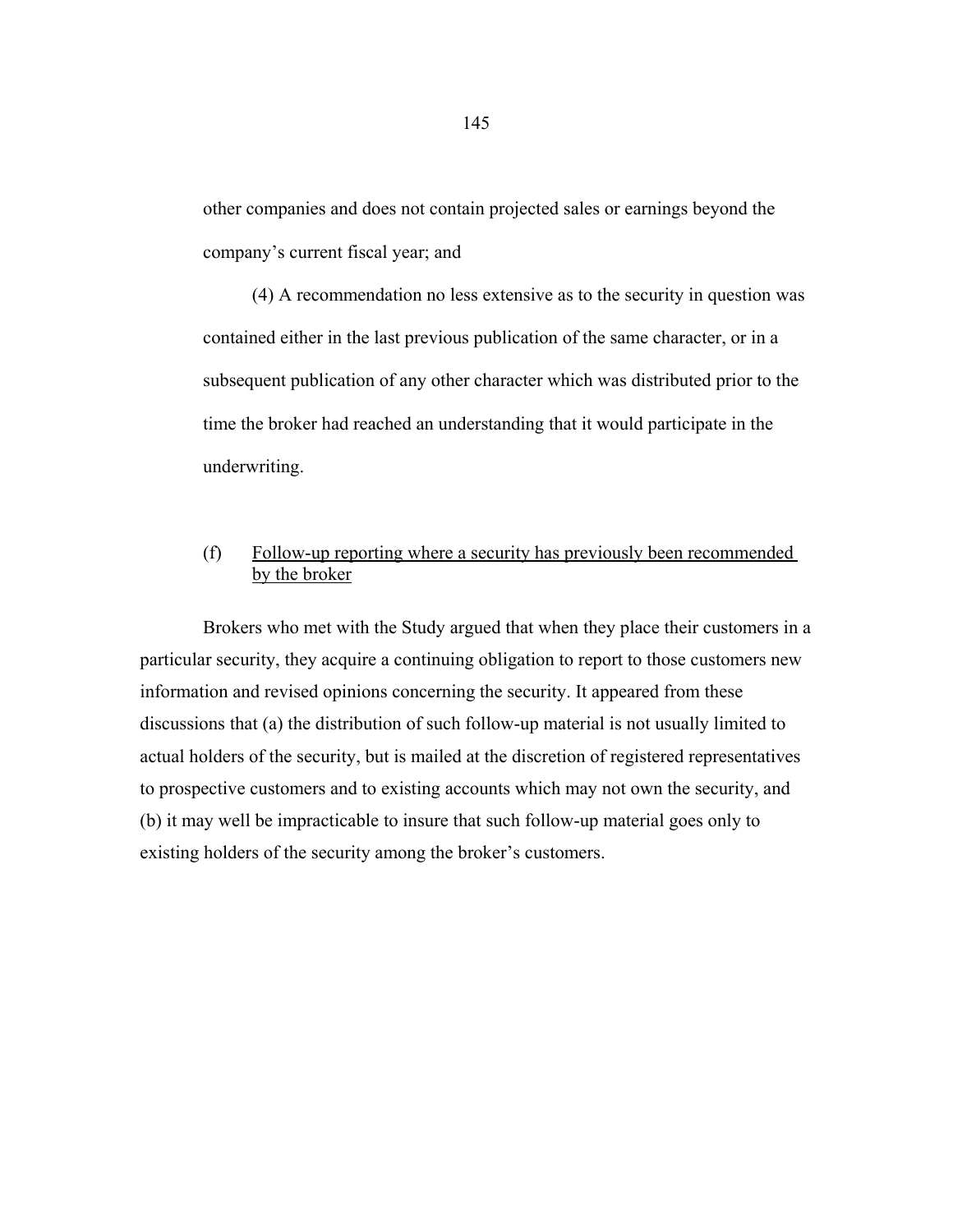To the extent that follow-up material is factual, there is considerable merit to the argument that severe restriction on its use may not serve the best interest of investors. To permit the broker to restate or revise his recommendation, however, when he expects to participate in a forthcoming underwriting of of [sic] the security, poses an unacceptable "gun jumping" risk. The Study, therefore, recommends that if events involving or affecting the issuer occur during the pre-filing period<sup> $\mathcal{I}'$ </sup>, brokers who expect to participate in the underwriting be permitted to issue brief factual reports of such events, provided that the reports do not include projections of sales or earnings or a recommendation to buy.

## (g) Market letters and industry surveys printed before a broker has reached any understanding as to participation in an underwriting

 If a market letter or industry survey recommending a security is both prepared and published by a broker before that broker has reached any understanding as to participation in an underwriting of the security, no objection to such participation should be raised. The broker's activities may be presumed in such circumstances not to be part of the selling effort for the securities being registered.

 $\mathcal{L}_\mathcal{L} = \mathcal{L}_\mathcal{L} = \mathcal{L}_\mathcal{L} = \mathcal{L}_\mathcal{L} = \mathcal{L}_\mathcal{L} = \mathcal{L}_\mathcal{L} = \mathcal{L}_\mathcal{L} = \mathcal{L}_\mathcal{L} = \mathcal{L}_\mathcal{L} = \mathcal{L}_\mathcal{L} = \mathcal{L}_\mathcal{L} = \mathcal{L}_\mathcal{L} = \mathcal{L}_\mathcal{L} = \mathcal{L}_\mathcal{L} = \mathcal{L}_\mathcal{L} = \mathcal{L}_\mathcal{L} = \mathcal{L}_\mathcal{L}$ 

<sup>7/</sup> If the registration statement has been filed, written material mailed or published by an underwriter should, in the opinion of the Study, be confined to the preliminary prospectus or to the forms of advertising permitted by Section 2(10) and Rule 135.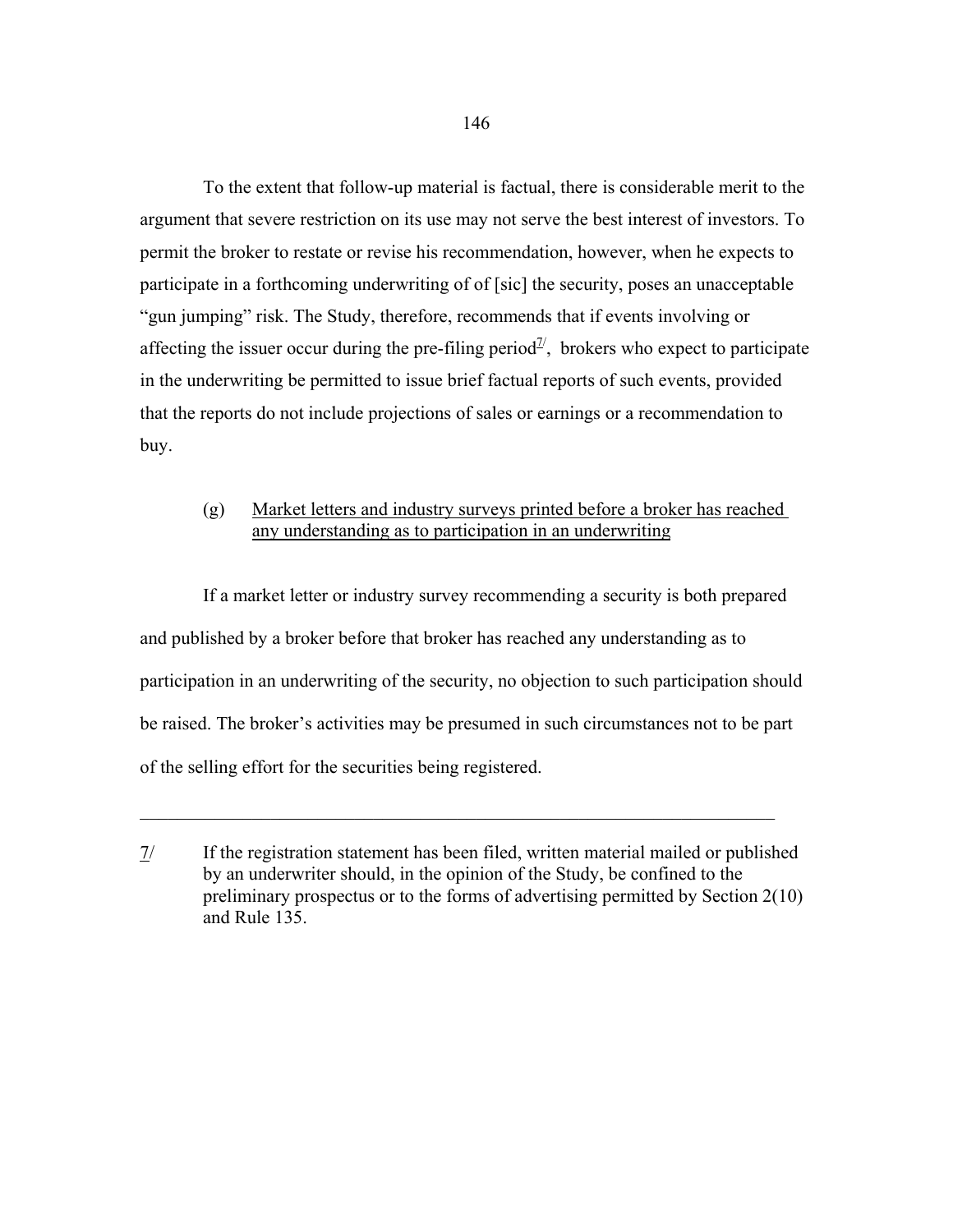It can be expected that practical problems will arise on occasion in applying this standard. Such problems should continue to be dealt with administratively through informal advice given by the Division on request. There have been a number of instances in which both the Commission and the Division have responded to such requests in a flexible and realistic fashion. For example, in one case a broker proposed to mail to its own customers in January a brochure evaluating in objective fashion recent events involving a company engaged in the transportation of natural gas. At the time, the broker knew that it would participate in an underwriting for the company scheduled to take place in May or June. Based upon a review of the brochure, the character of the company's financing plan and the lengthy interval between the publication and the proposed underwriting, the Commission interposed no objection to publication of the brochure.

 Two specific problems were brought to the Study's attention on which the Study recommends that a flexible administrative position be taken:

 (1) The Study recommends that the Division should generally permit a broker to distribute during the pre-filing period a market letter or industry survey which it can demonstrate to the Division's satisfaction was fully prepared and sent to the printer prior to the time the broker reached